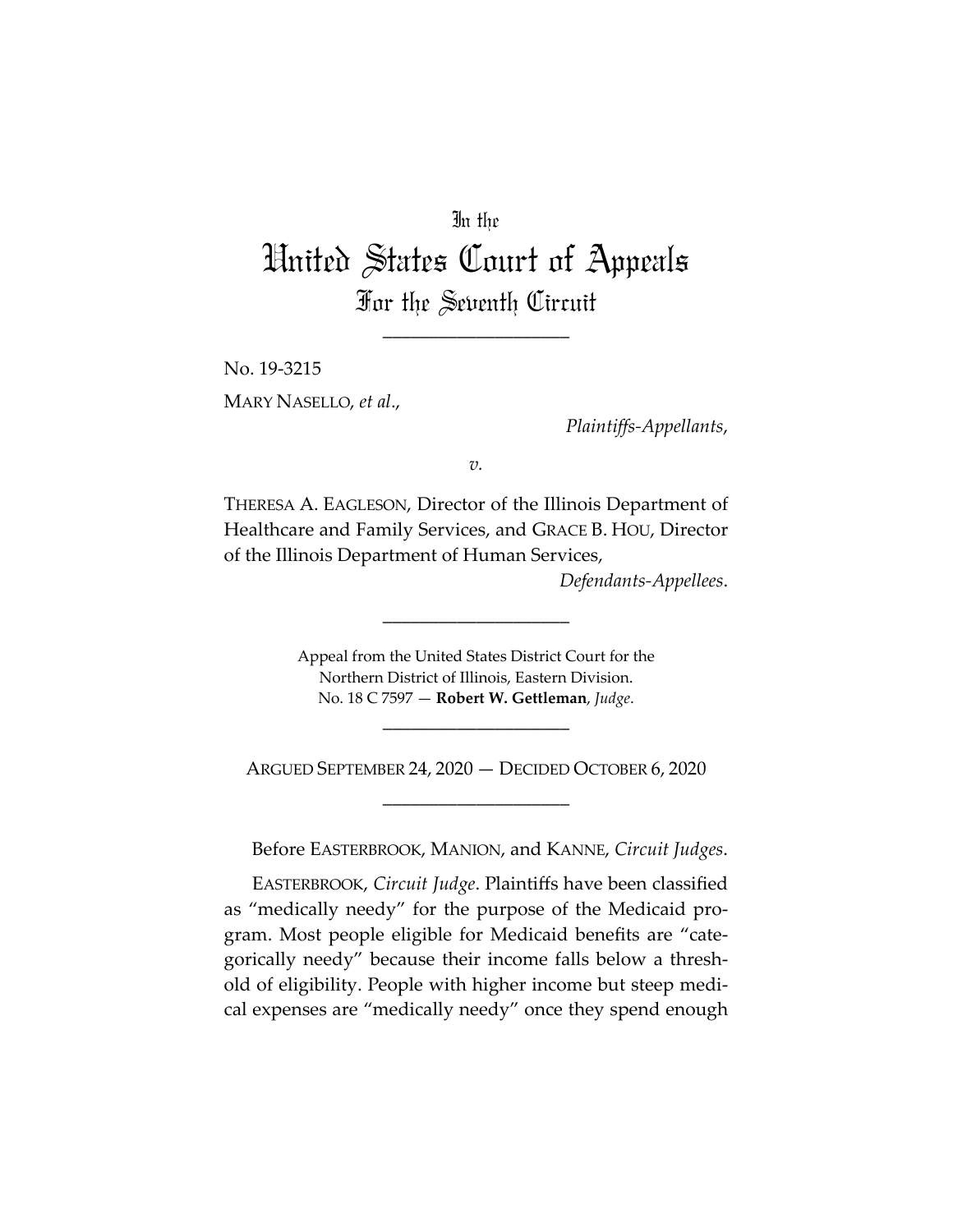of their own income and assets to qualify for the program's aid. 42 U.S.C. §1396a(a)(10); *Winter v. Miller*, 676 F.2d 276, 277 (7th Cir. 1982) (discussing the nomenclature). The dispute at hand concerns how much these plaintiffs must spend—or, equivalently, how much of their current income and assets a state deems available for medical purposes. The higher those numbers, the less Medicaid pays.

Plaintiffs contend that medical expenses they incurred before being classified as "medically needy" should be treated as money spent on medical care, whether or not those bills have been paid. Doing this would increase the state's payments for their ongoing care. But although Illinois deems all of the plaintiffs "medically needy" and eligible for public contributions toward their medical expenses, it does not treat plaintiffs' past or outstanding bills as equivalent to their current medical outlays. They asked the district court to direct Illinois to pay more toward their care. But the judge dismissed the suit on the pleadings. 2019 U.S. Dist. LEXIS 174318 (N.D. Ill. Oct. 8, 2019).

Section 1396a(r)(1)(A) of Title 42 supplies the complaint's lead theory. It reads:

[When a state calculates medically needy persons' income] … there shall be taken into account amounts for incurred expenses for medical or remedial care that are not subject to payment by a third party, including—(i) medicare and other health insurance premiums, deductibles, or coinsurance, and (ii) necessary medical or remedial care recognized under State law but not covered under the State plan under this subchapter, subject to reasonable limits the State may establish on the amount of these expenses.

Plaintiffs contend that amounts for which they are legally liable for care in earlier years count toward this total but that Illinois has not given them required credit and is thus not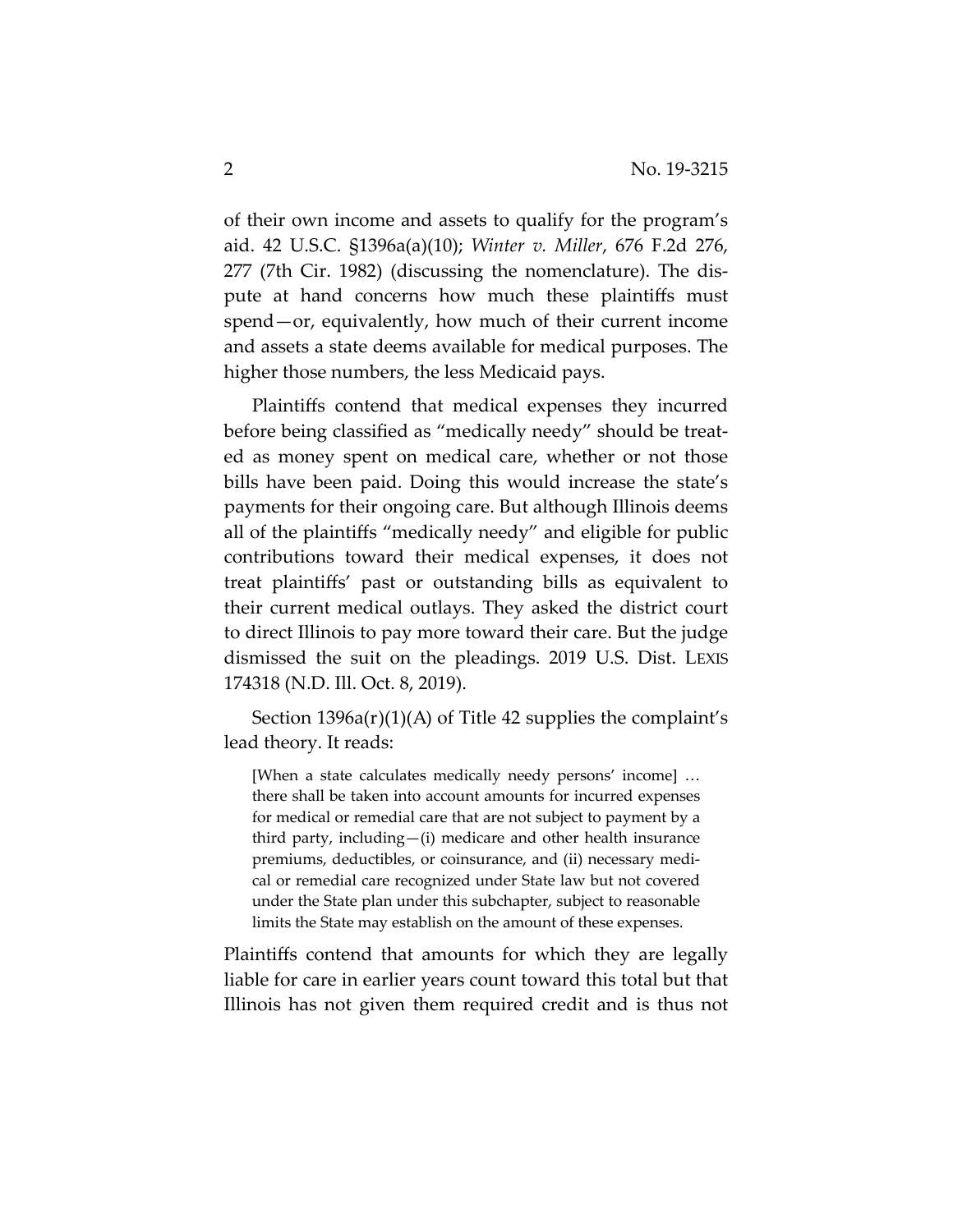following this part of the statute and its implementing regulations.

The threshold problem, as the district court recognized, is that Medicaid is a cooperative program through which the federal government reimburses certain expenses of states that promise to abide by the program's rules. Medicaid does not establish anyone's entitlement to receive medical care (or particular payments); it requires only compliance with the terms of the bargain between the state and federal governments. Congress could make those terms enforceable in suits by potential beneficiaries such as plaintiffs, but it has not done so. Instead it has created a system of administrative remedies. Plaintiffs have bypassed those, and the district judge held that, because the statute does not create a private right of action to enforce §1396a(r)(1), they do not have a judicial remedy.

Some older decisions, beginning with *Maine v. Thiboutot*, 448 U.S. 1 (1980), use 42 U.S.C. §1983 as the source of a private remedy for the beneficiaries of federally funded state programs such as Medicare. As far as we can tell, however, the Supreme Court has not added to the list of enforceable provisions since *Wilder v. Virginia Hospital Association*, 496 U.S. 498 (1990). In the three decades since *Wilder* it has repeatedly declined to create private rights of action under statutes that set conditions on federal funding of state programs. For a few of those decisions see *Armstrong v. Exceptional Child Center, Inc*., 575 U.S. 320 (2015) (Medicaid providers lack a private right of action to enforce the terms of §1396a(a)(30)(A)); *Astra USA, Inc. v. Santa Clara County*, 563 U.S. 110 (2011) (private beneficiaries of a state-federal contract, whose terms are prescribed by statute, can't sue to en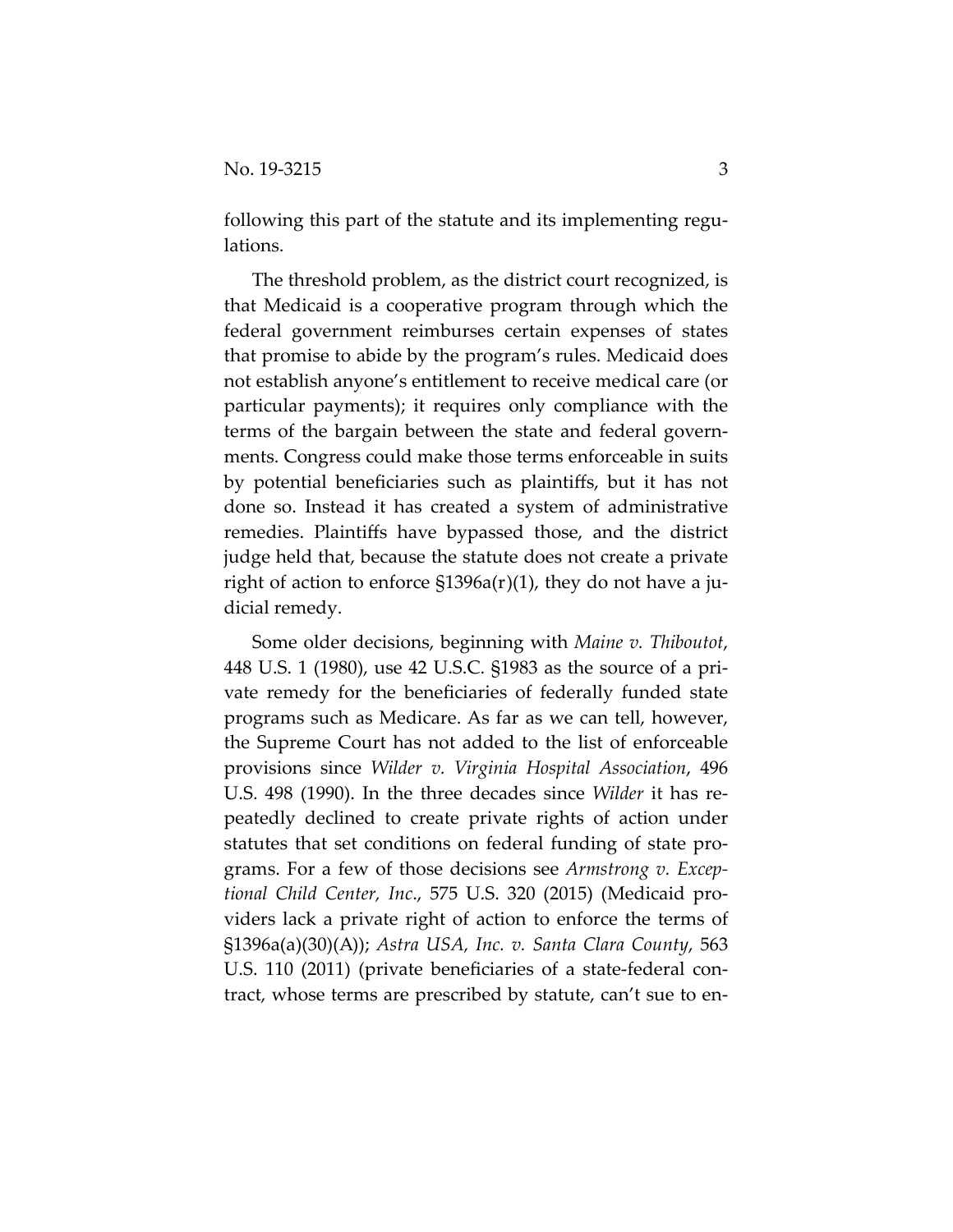force those terms); *Gonzaga University v. Doe*, 536 U.S. 273 (2002) (Family Educational Rights and Privacy Act, another cooperative state-federal program, cannot be enforced through suits under §1983).

Plaintiffs have not cited, and we did not find, any appellate decision holding that district judges may enforce §1396a(r)(1)(A) in private suits. *Armstrong* and its immediate predecessors do not permit a court of appeals to enlarge the list of implied rights of action when the statute sets conditions on states' participation in a program, rather than creating direct private rights. Creating new rights of action is a legislative rather than a judicial task. This remits beneficiaries to the administrative process—and if that fails they could ask the responsible federal officials to disapprove a state's plan or withhold reimbursement.

Section 1396a(a)(8) supplies plaintiffs' fallback argument. This statute provides that a state's plan must

provide that all individuals wishing to make application for medical assistance under the plan shall have opportunity to do so, and that such assistance shall be furnished with reasonable promptness to all eligible individuals[.]

Several courts of appeals have held that this requirement can be enforced in private suits. *Romano v. Greenstein*, 721 F.3d 373, 377–79 (5th Cir. 2013); *Doe v. Kidd*, 501 F.3d 348, 355–57 (4th Cir. 2007); *Sabree v. Richman*, 367 F.3d 180, 189–93 (3d Cir. 2004); *Bryson v. Shumway*, 308 F.3d 79, 88–89 (1st Cir. 2002); *Doe v. Chiles*, 136 F.3d 709, 715–19 (11th Cir. 1998).

Our opinion in *Bertrand v. Maram*, 495 F.3d 452 (7th Cir. 2007), expresses skepticism about this line of decisions, which is hard to reconcile with the Supreme Court's post-*Wilder* doctrine—and multiple decisions since 2007 (such as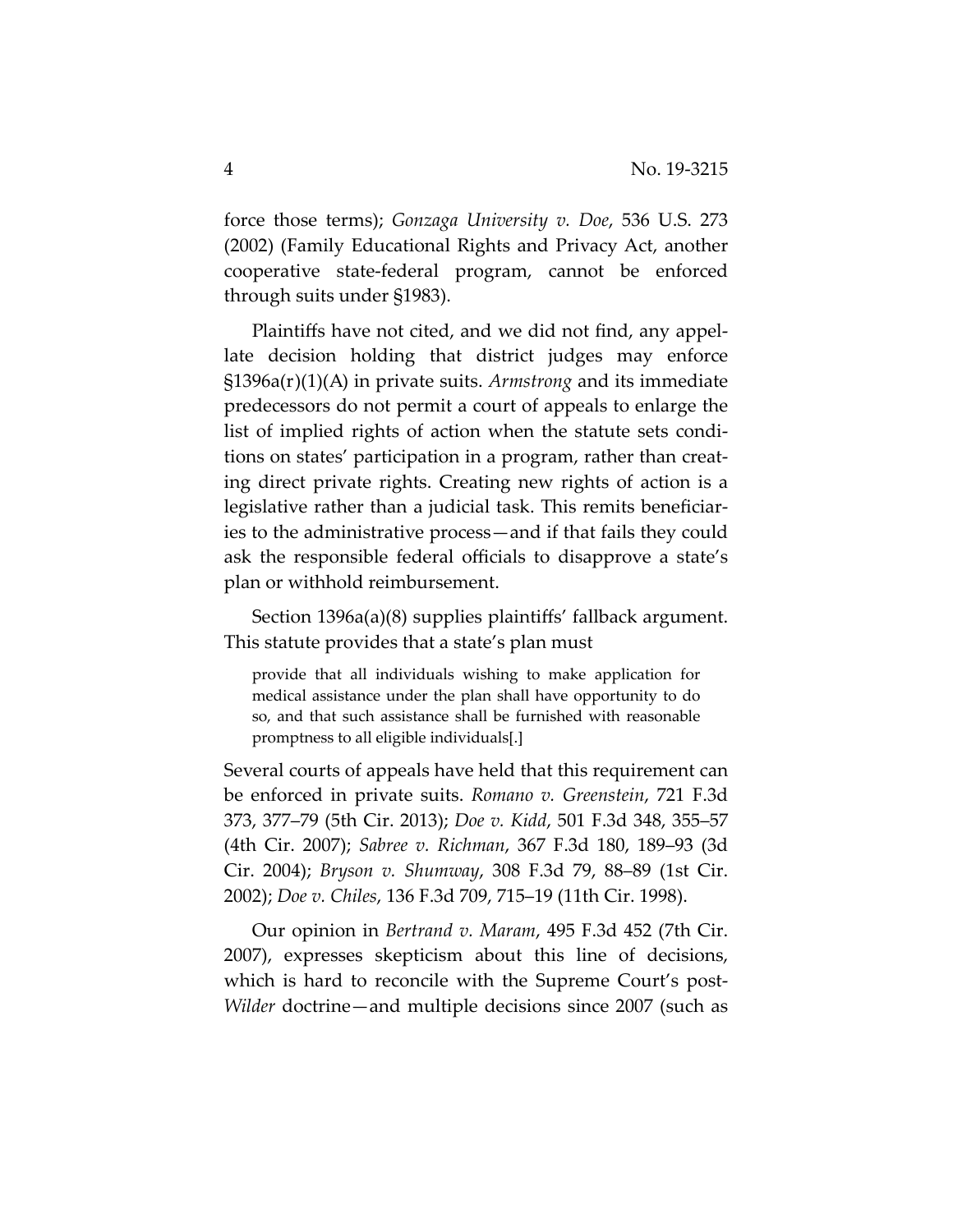*Armstrong* and *Astra USA*) make it even harder to imply a private right of action. But to avoid creating a conflict among the circuits *Bertrand* assumed for the sake of argument that such a private right exists and resolved the case for defendants on the merits. (This is permissible because the existence of a private right of action is not a jurisdictional requirement.) We take the same path, without suggesting that we would follow the other circuits if push came to shove.

The district court pointed out the insuperable problem that plaintiffs face in trying to frame a claim under §1396a(a)(8): they are receiving benefits. Their grievance concerns not the *time* at which these ongoing benefits are paid but the *amount* of those benefits. Many parts of the Medicaid Act (including §1396a(r)(1)(A)) affect the amount of benefits, but §1396a(a)(8) is not among them. Plaintiffs rejoin that the extra sums to which they claim entitlement aren't being paid at all and thus necessarily aren't being paid "with reasonable promptness". That's word play. It would not be appropriate for a federal court to turn a statute about the timing of benefits into a statute about the level of benefits. Section 1396a(r)(1)(A) cannot be enforced through the back door in the name of §1396a(a)(8).

Plaintiffs have one more line of argument. They maintain that they are disabled (which cannot be doubted; all of them need full-time care at skilled nursing facilities) and that the state is discriminating against them on account of that disability. They rely on the Americans with Disabilities Act, 42 U.S.C. §12131–34, and the Rehabilitation Act, 29 U.S.C. §794. Yet how is Illinois discriminating *against* them on account of disabilities? It is their disabilities that have made them "medically needy" and qualified them for Medicaid benefits.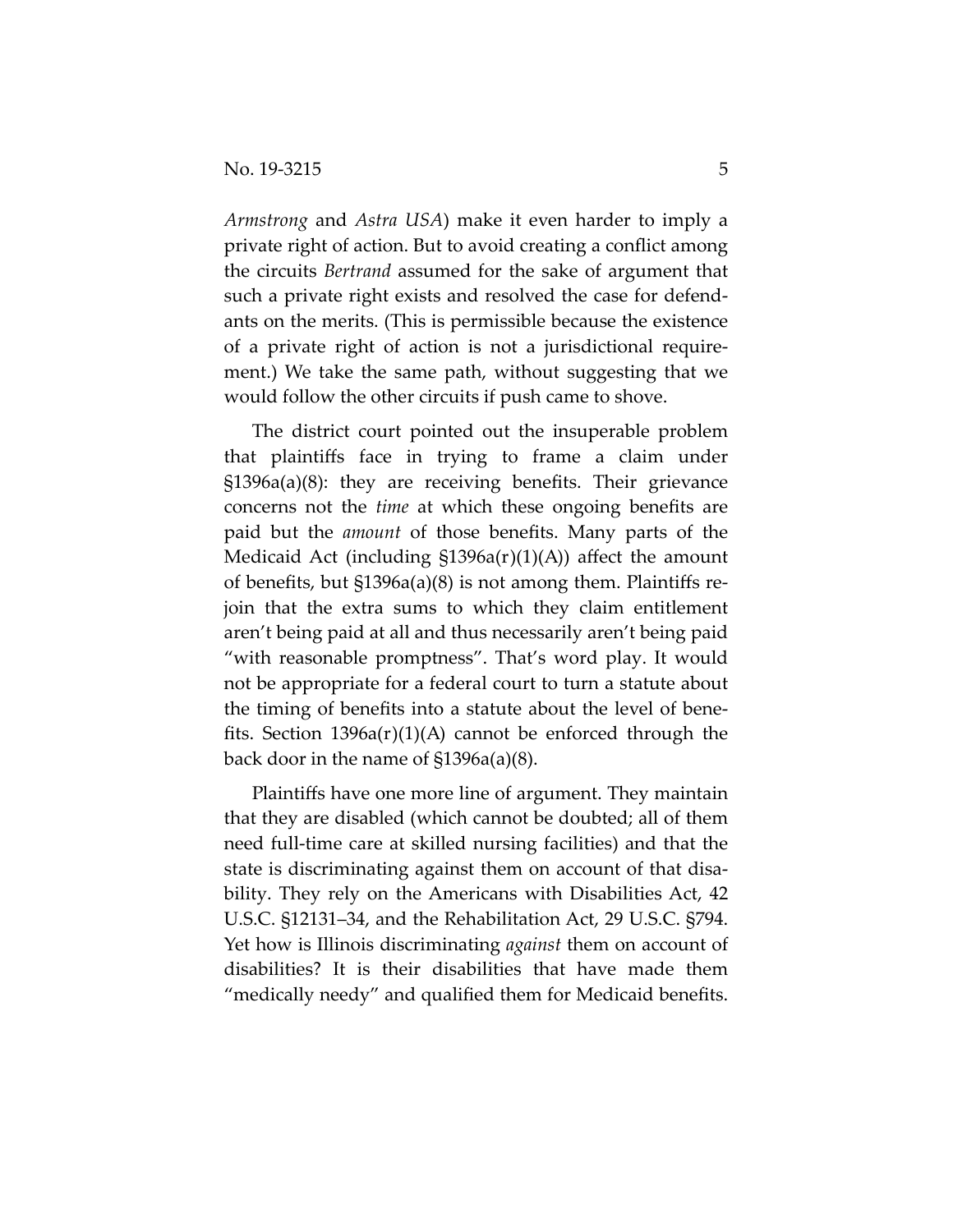That the benefits are not as high as they want is not a form of discrimination.

Plaintiffs receive more governmental aid than nondisabled persons. The ADA and Rehabilitation Act may require some accommodations in the implementation of the Medicaid program, but we concluded in *Vaughn v. Walthall*, 968 F.3d 814 (7th Cir. 2020), that a state need not depart from the terms of that program—or draw on funds allocated to other programs—in order to provide those accommodations. Plaintiffs' complaint does not identify any accommodation that would be required by the ADA or Rehabilitation Act yet comport with the terms of the Medicaid Act.

According to plaintiffs, the district court should have allowed them to amend their complaint to include allegations that would have established a plausible claim. Yet their brief does not tell us what a new complaint could allege. The entirety of their argument is:

Plaintiffs specifically requested leave to amend their complaint in the event that the Court found pleading deficiencies. The District Court did not address Plaintiffs' request to amend and did not find that amendment would be futile.

That bare-bones assertion does not come close to establishing that the district court was required to accept and adjudicate a new complaint.

In the district court they proposed to amend to add allegations bolstering their assertion that each of them is disabled. That would have been pointless, because the district judge assumed that issue in their favor but ruled that their disabilities had not been held against them. So is there anything that plaintiffs could have added to show a violation of these statutes? Elsewhere in their appellate briefs plaintiffs